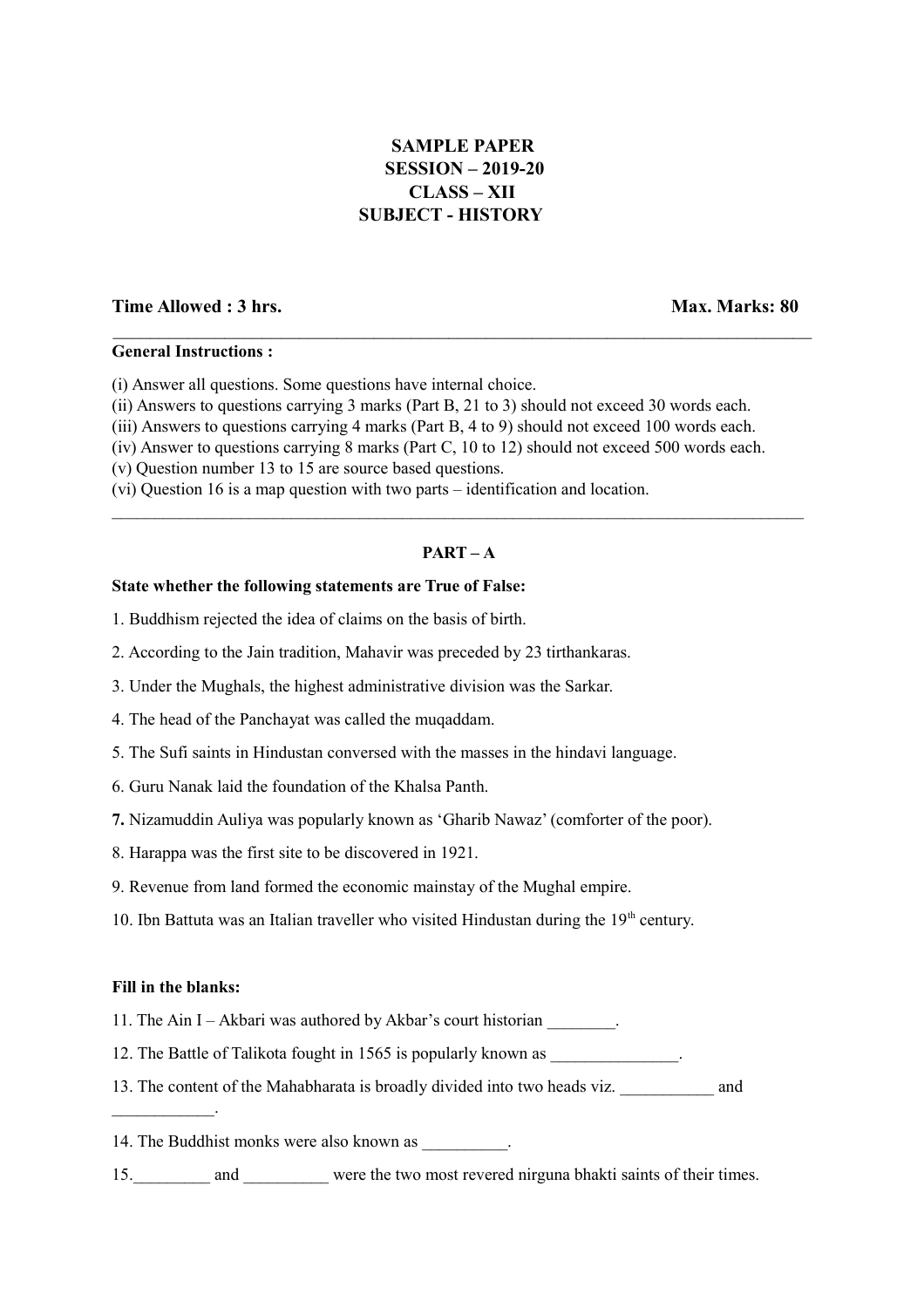# **Match the following :**

| 16. | 1. Khanqah $-$                                                                                                                                  | (i) death anniversary of a sufi saint |  |                                               |  |  |  |
|-----|-------------------------------------------------------------------------------------------------------------------------------------------------|---------------------------------------|--|-----------------------------------------------|--|--|--|
|     | 2. zakat $-$                                                                                                                                    | (ii) living quarters of the Sufis     |  |                                               |  |  |  |
|     | 3. ziyarat-                                                                                                                                     | (iii) giving alms                     |  |                                               |  |  |  |
|     | $4.$ urs-                                                                                                                                       | (iv) pilgrimage to the Sufi shrines   |  |                                               |  |  |  |
|     |                                                                                                                                                 |                                       |  |                                               |  |  |  |
|     | (a) $1 - iii$ , $2 - i$ , $3 - iv$ , $4 - ii$<br>(b) $1 - iy$ , $2 - iii$ , $3 - i$ , $4 - ii$<br>(c) $1 - ii$ , $2 - iii$ , $3 - iv$ , $4 - i$ |                                       |  |                                               |  |  |  |
|     |                                                                                                                                                 |                                       |  | (d) $1 - iii$ , $2 - i$ , $3 - ii$ , $4 - iv$ |  |  |  |
|     |                                                                                                                                                 |                                       |  |                                               |  |  |  |

# **Identify the correct statement :**

17. Which of the following statements about the is incorrect Mughal land revenue system is incorrect?

- (a) Land revenue was the mainstay of the Mughal economy.
- (b) The measured land was classified into various categories and revenue was fixed accordingly.
- (c) Revenue was strictly collected in cash.
- (d) Both cultivated and cultivable land was measured in each province.

18. Who amongst the following was not a disciple of Nizamuddin Auliya?

- (a) Amir Hasan Sijzi
- (b) Alauddin Khalji
- (c) Ziyauddin Barani
- (d) Amir Khusrau
- 19. Which of the following statements about the Chishi Sufis is incorrect?
- (a) The Chishtis lived simply and humbly.
- (b) They rejected association with the Sultan and men in power.
- (c) They accepted donations in cash and kind and spent it in charity immediately.
- (d) They were orthodox muslims who rejected music.

20. Identify the correct order:

- (a) Sangama, Aravidu, Saluva, Tuluva
- (b) Aravidu, Sangama, Tuluva, Saluva
- (c) Sangama, Saluva, Tuluva, Aravidu
- (d) Tuluva, Sangama, Aravidu, Saluva

# **PART – B**

21. Analyse the area of Cunningham's confusion in understanding the significance of Harappa.

22. Describe any three features of the trade in the Indian subcontinent from the sixth century BCE.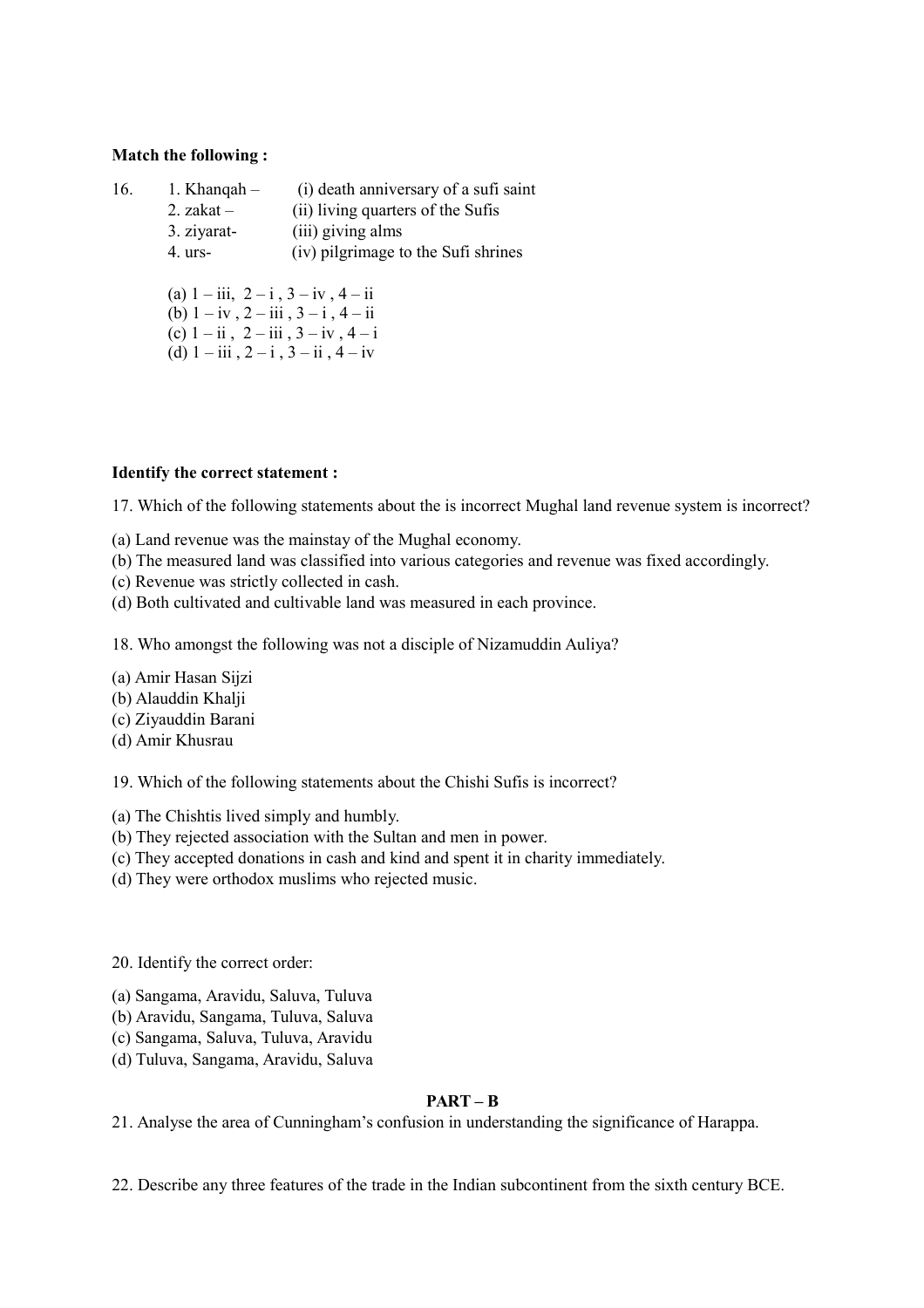23. How do seals help in reconstructing the religious beliefs of the Harappas?

24. Why was the Vitthala temple of Vijayanagara considered unique and interesting?

# **PART C**

25. What information do we gather from Mahabharata about the social history of the period from c. 600 BCE to 600 CE.

#### **OR**

What do epigraphs help us in reconstructing history of the ancient period?

26. Examine the contribution of the Begums of Bhopal towards the preservation of Sanchi stupa.

**OR**

How were the water requirements of the people of Vijayanagara met?

27. What was the significance of the rituals associated with the Mahnavami Dibba?

# **PART D**

# **(Source based Questions)**

Read the following passage carefully and answer the questions that follow :

### 28. **A Mother's Advice**

The Mahabharata describes how, when the war between the Kauravas and the Pandavas became almost inevitable, Gandhari made one last appeal to her eldest son Duryodhan :

By making peace you honour your father and me, as well as your well wishers ... it is the wise man in control of his senses who guards his kingdom. Greed and anger drag a man away from his profits; by defeating these two enemies a king conquers the earth ... You will happily enjoy the earth, my son, along with the wise and heroic Pandavas ... There is no good in war, no law (dharma) and profit (artha) , let alone happiness; nor is there (necessarily) victory in the end – don't set your mind on war..

| (i) How does a king conquer the earth as described in the text? |  |
|-----------------------------------------------------------------|--|
| (ii) Mention the views of Gandhari on feud war.                 |  |
| (iii) Explain about Gandhari's appeal to her son.               |  |

#### 29.. **Music in the market**

Read Ibn Batuta's description of Daulatabad :

In Daulatabad there is a market place for male and female singers, which is known as Tarababad. It is one of the greatest and most beautiful bazaars. It has numerous shops and every shop has a door which leads into the house of the owner ... The shops are decorated with carpets and at the centre of a